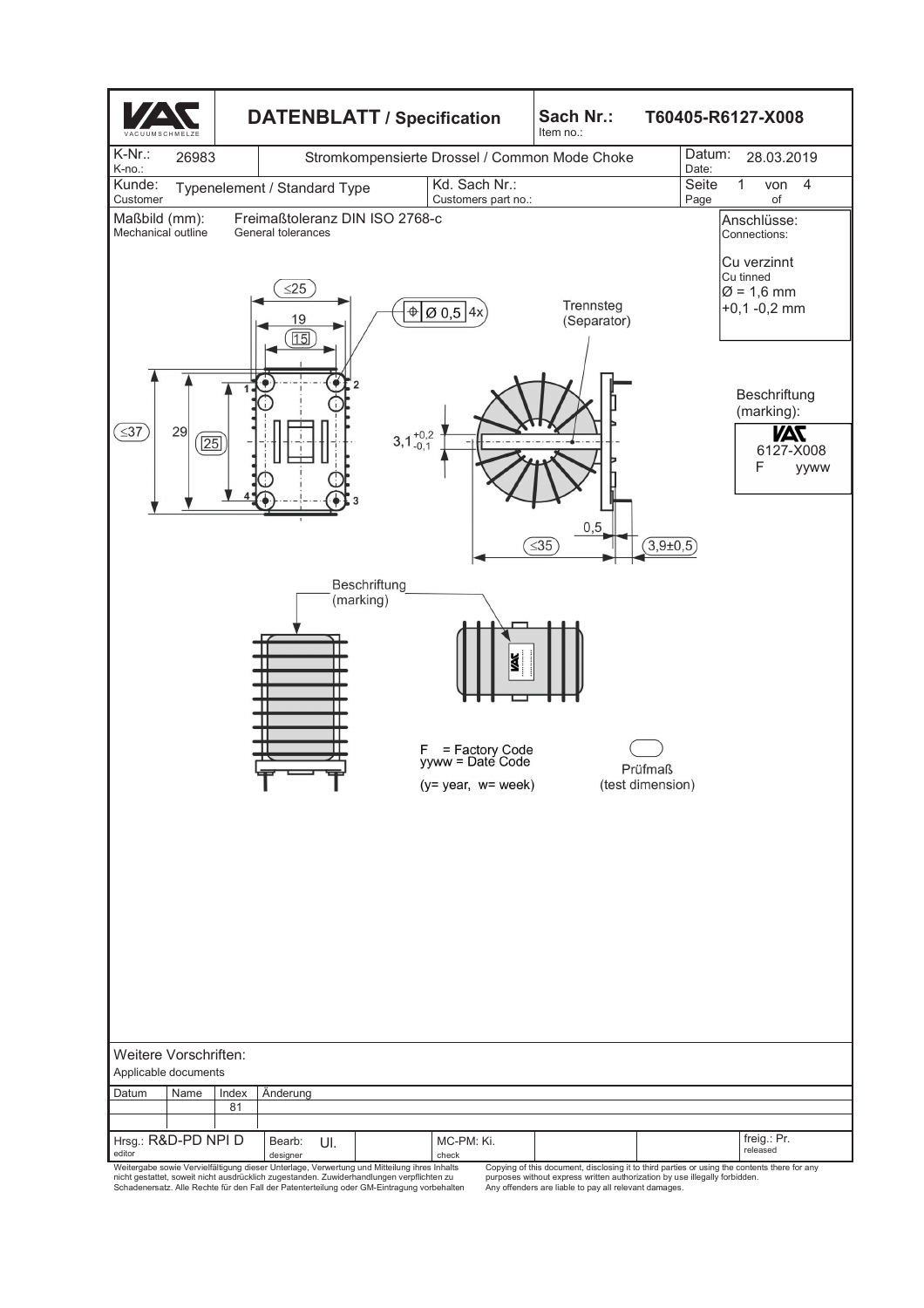|                                                                                                                                                               |                                                                                        |                                                                                                                                                                                          | <b>DATENBLATT / Specification</b>                                                                                                                              |           | Sach Nr.:<br>Item no.:                     |    | T60405-R6127-X008                                                                                        |  |
|---------------------------------------------------------------------------------------------------------------------------------------------------------------|----------------------------------------------------------------------------------------|------------------------------------------------------------------------------------------------------------------------------------------------------------------------------------------|----------------------------------------------------------------------------------------------------------------------------------------------------------------|-----------|--------------------------------------------|----|----------------------------------------------------------------------------------------------------------|--|
| K-Nr.:<br>26983<br>K-no.:                                                                                                                                     | Stromkompensierte Drossel / Common Mode Choke                                          |                                                                                                                                                                                          |                                                                                                                                                                |           |                                            |    | Datum:<br>28.03.2019<br>Date:                                                                            |  |
| Kd. Sach Nr.:<br>2<br>Kunde:<br>Seite<br>4<br>von<br>Typenelement / Standard Type<br>Customer<br>Customers part no.:<br>Page<br>of                            |                                                                                        |                                                                                                                                                                                          |                                                                                                                                                                |           |                                            |    |                                                                                                          |  |
| Betriebsdaten/Charakteristische Daten (Typische Werte):<br>Anschlußschema:<br>Operational data/characteristic data (typical values):<br>Schematic diagram     |                                                                                        |                                                                                                                                                                                          |                                                                                                                                                                |           |                                            |    |                                                                                                          |  |
|                                                                                                                                                               |                                                                                        |                                                                                                                                                                                          |                                                                                                                                                                | $f=10kHz$ | $f = 100$ kHz                              | DC |                                                                                                          |  |
|                                                                                                                                                               | N2                                                                                     |                                                                                                                                                                                          | L [mH]                                                                                                                                                         | 6.7       | 1.6                                        |    |                                                                                                          |  |
|                                                                                                                                                               | 3                                                                                      |                                                                                                                                                                                          | ΙZΙ<br>$\lceil \Omega \rceil$<br>l <sub>unbal.</sub> [mA]                                                                                                      | 442<br>32 | 1590<br>65                                 | 28 |                                                                                                          |  |
| ה 1<br>ü<br>$=$                                                                                                                                               | -o 2<br>N1<br>1:1                                                                      |                                                                                                                                                                                          | $L_s$ / $L_{leak}$ =6.0 $\mu$ H $\pm$ 25% and f = 100 kHz (Eine Wicklung kurzgeschlossen<br>Bemessungsisolationsspannung / rated insulation voltage:           |           |                                            |    | / one winding shorted)                                                                                   |  |
|                                                                                                                                                               |                                                                                        |                                                                                                                                                                                          | $U_{\text{is}} = 525$ V <sub>RMS</sub> (Funktionsisolation, Verschmutzungsgrad 1<br>$I_N$ = 2 × 14.5 A, R <sub>Cu</sub> = 4,2 m $\Omega$ m $\approx$ 40 g      |           | /functional isolation, pollution degree 1) |    |                                                                                                          |  |
|                                                                                                                                                               |                                                                                        |                                                                                                                                                                                          | max. Betriebstemperatur / max. operation temperature: $T_{op}$ = 150°C<br>Lagertemperatur / storage temperature:<br>Umgebungstemperatur / ambient temperature: |           |                                            |    | $T_{st}$ = -40°C+85°C<br>$T_a = -40^{\circ}$ C +115°C                                                    |  |
|                                                                                                                                                               |                                                                                        |                                                                                                                                                                                          |                                                                                                                                                                |           |                                            |    |                                                                                                          |  |
| Prüfung / Inspection: (V: 100%-Test; AQL: DIN ISO 2859-Teil1; SC = significant characteristic)<br>1)(V)<br>$U_{p,eff}$ = 1,85 kV, 1 s, N gegen/to N<br>M3014: |                                                                                        |                                                                                                                                                                                          |                                                                                                                                                                |           |                                            |    |                                                                                                          |  |
| 2)(V)                                                                                                                                                         | M3011/1:                                                                               | $L_1$                                                                                                                                                                                    |                                                                                                                                                                |           |                                            |    | $U_{AC,eff} = 1.4 V (SC)$                                                                                |  |
| 3)(V)                                                                                                                                                         | M3011/6:                                                                               | $= 1,6 \text{ mH}$ $-30\%$ / +50% f = 100 kHz,<br>Polarität / Übersetzungsverhältnis: Toleranz ± 5% (±0Wdg.)                                                                             |                                                                                                                                                                |           |                                            |    |                                                                                                          |  |
|                                                                                                                                                               |                                                                                        | Polarity / Turns ratio:<br>Tolerance                                                                                                                                                     |                                                                                                                                                                |           |                                            |    |                                                                                                          |  |
| 4) (AQL 1/S4)                                                                                                                                                 | $R_{Cu1} = 4.2$ m $\Omega$ +20% -30%, $R_{Cu2} = 4.2$ m $\Omega$ +20% -30%<br>M3011/5: |                                                                                                                                                                                          |                                                                                                                                                                |           |                                            |    |                                                                                                          |  |
| 5)<br>(V)                                                                                                                                                     | M3200:                                                                                 | Mechanische Prüfung / mechanical test<br>check of the test dimensions:<br>{ length $\leq$ 37 mm, width $\leq$ 25 mm },<br>height $\leq$ 35 mm, pin length: 3.9 ( $\pm$ 0.5) mm, pin grid |                                                                                                                                                                |           |                                            |    |                                                                                                          |  |
| 6)(Fix 05)                                                                                                                                                    | M3290:                                                                                 | Lötbarkeitstest nach Abschnitt 1<br>solderability test acc. to chapter 1                                                                                                                 |                                                                                                                                                                |           |                                            |    |                                                                                                          |  |
| Messungen nach Temperaturangleich der Prüflinge an Raumtemperatur<br>Measurements after temperature balance of the test samples at room temperature           |                                                                                        |                                                                                                                                                                                          |                                                                                                                                                                |           |                                            |    |                                                                                                          |  |
| Hrsg.: R&D-PD NPI D                                                                                                                                           | Bearb:                                                                                 | UI.                                                                                                                                                                                      | MC-PM: Ki.                                                                                                                                                     |           |                                            |    | freig.: Pr.                                                                                              |  |
| editor<br>Weitergabe sowie Vervielfältigung dieser Unterlage, Verwertung und Mitteilung ihres Inhalts                                                         | designer                                                                               |                                                                                                                                                                                          | check                                                                                                                                                          |           |                                            |    | released<br>Copying of this document, disclosing it to third parties or using the contents there for any |  |

Weitergabe sowie Vervielfältigung dieser Unterlage, Verwertung und Mitteilung ihres Inhalts<br>nicht gestattet, soweit nicht ausdrücklich zugestanden. Zuwiderhandlungen verpflichten zu<br>Schadenersatz. Alle Rechte für den Fall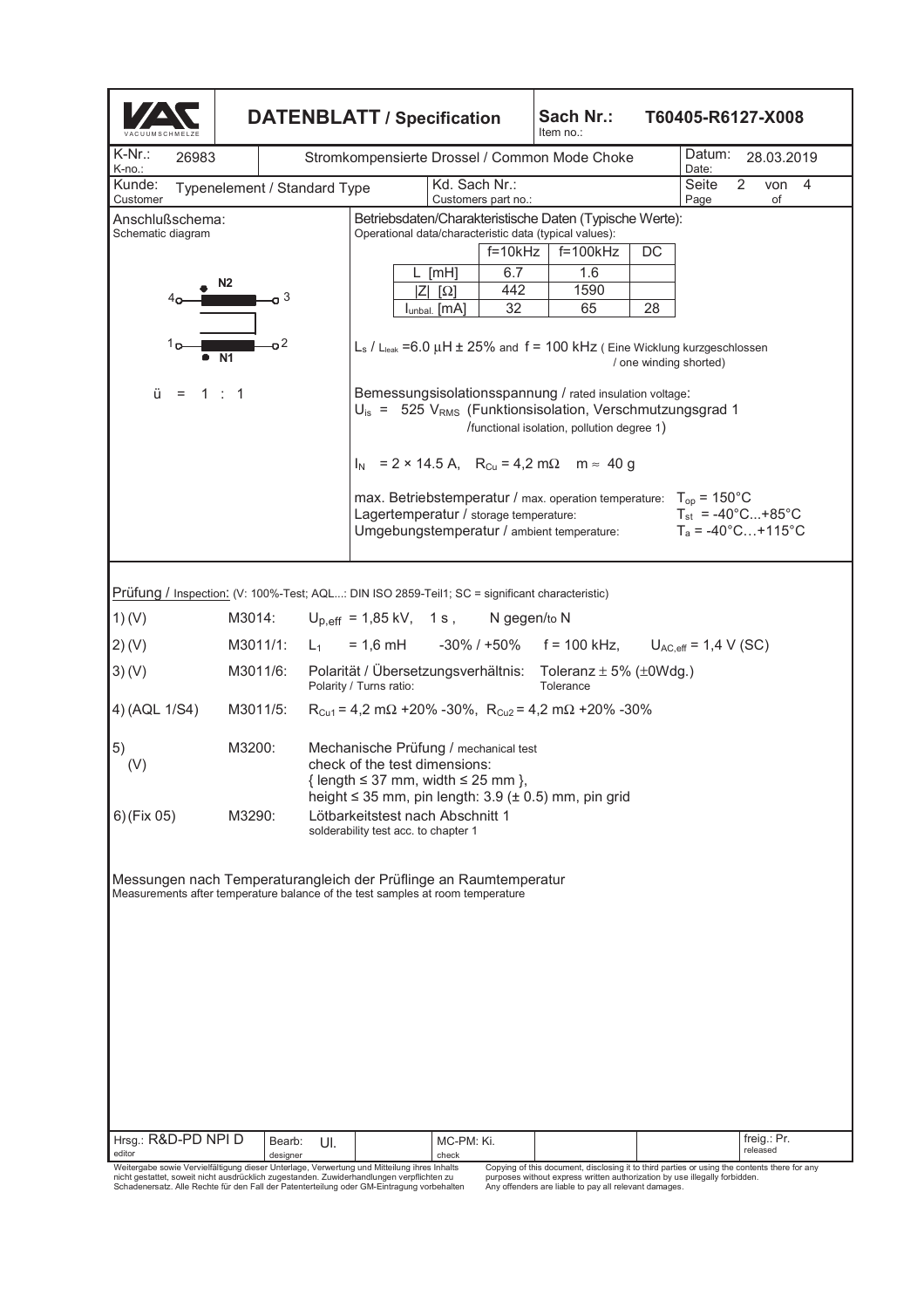